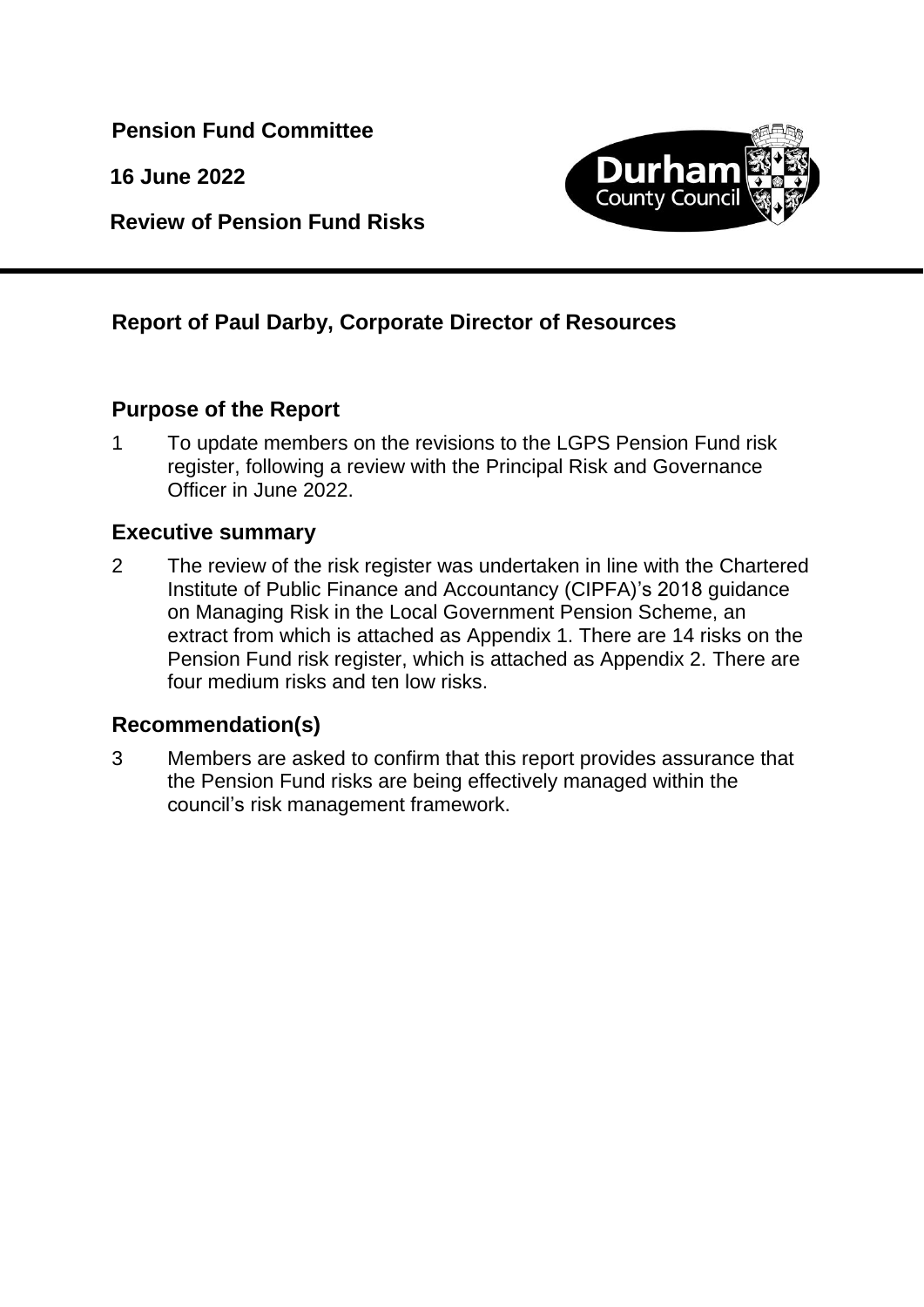### **Background**

- 4 The introduction of new governance requirements in the LGPS in 2015, specifically the Pensions Regulator's new role and the establishment of local pension boards, reflects the increasing importance of risk management. It also reinforces the need for administering authorities to focus their risk management activities on all areas of scheme management and not just investment, noting of course that management of investment risk is rightly a fundamental concern.
- 5 The Chartered Institute of Public Finance and Accountancy (CIPFA) publication, *Managing Risk in the Local Government Pension Scheme 2018*, includes guidance on managing risks in LGPS financial management and administration. It states that, as part of their governance processes, funds should regularly report risks to committee and local pension boards, embedding robust risk management. An extract from the CIPFA guidance is attached as Appendix 1.
- 6 The Pension Fund risk register uses the council's corporate risk assessment methodology and is reviewed in detail by officers twice each year. In accordance with its terms of reference, the Pension Fund Committee will also review and monitor the Pension Fund risk register annually.

#### **Risk Update**

- 7 There are 14 risks on the Pension Fund risk register, which is attached as Appendix 2. There are four medium risks, whilst the remaining ten risks are within the corporate appetite and are therefore deemed to be at an acceptable level. The four areas assessed as medium risk are:
	- *a) Inappropriate investment in breach of the Fund's environmental, social or governance principles, leading to reputational damage*
	- *b) The pension fund assets may fail to grow in line with the developing cost of pension fund liabilities, leading to an adverse financial impact on the pension fund.*
	- c) Risk that the amount of money needed to meet the fund's **liabilities** turns out to be greater than expected, leading to an adverse financial impact on the pension fund.
	- *d) Risks associated with asset pooling through BCPP Ltd.*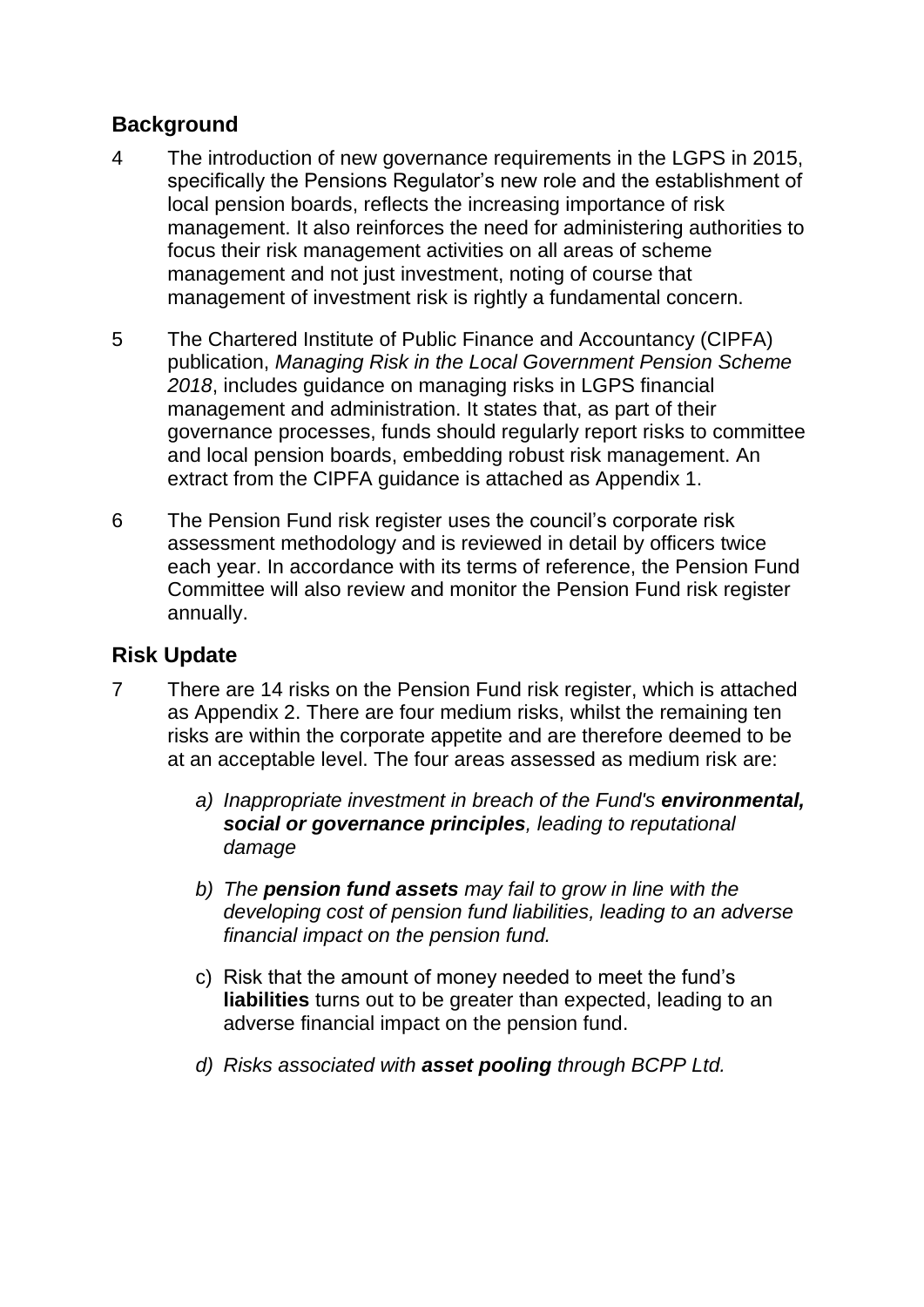8 Following initial discussions with the Fund's Actuary, the gross risk score associated with the Fund's Liabilities (4) has been increased. This is due to both elevated inflation expectations as well as the impact on investment markets following the invasion of Ukraine. The net impact of the Risk to Service Delivery (9) has been increased as it is considered that this impact was previously understated.

#### **Sources of Assurance**

9 Appendix 3 summarises the sources of assurance in managing the Fund's 14 Risks. Each of the 14 Risks are mapped to a source of assurance, detailing when that assurance was provided and where appropriate the level of assurance provided. Members of the Committee had previously asked for more information on the Cybersecurity controls (12). A presentation from the council's ICT Strategic Manager, intended to provide assurance to the Committee on the management of this Risk, is scheduled for 16 June.

## **Author(s)**

Paul Cooper Tel: 03000 269 798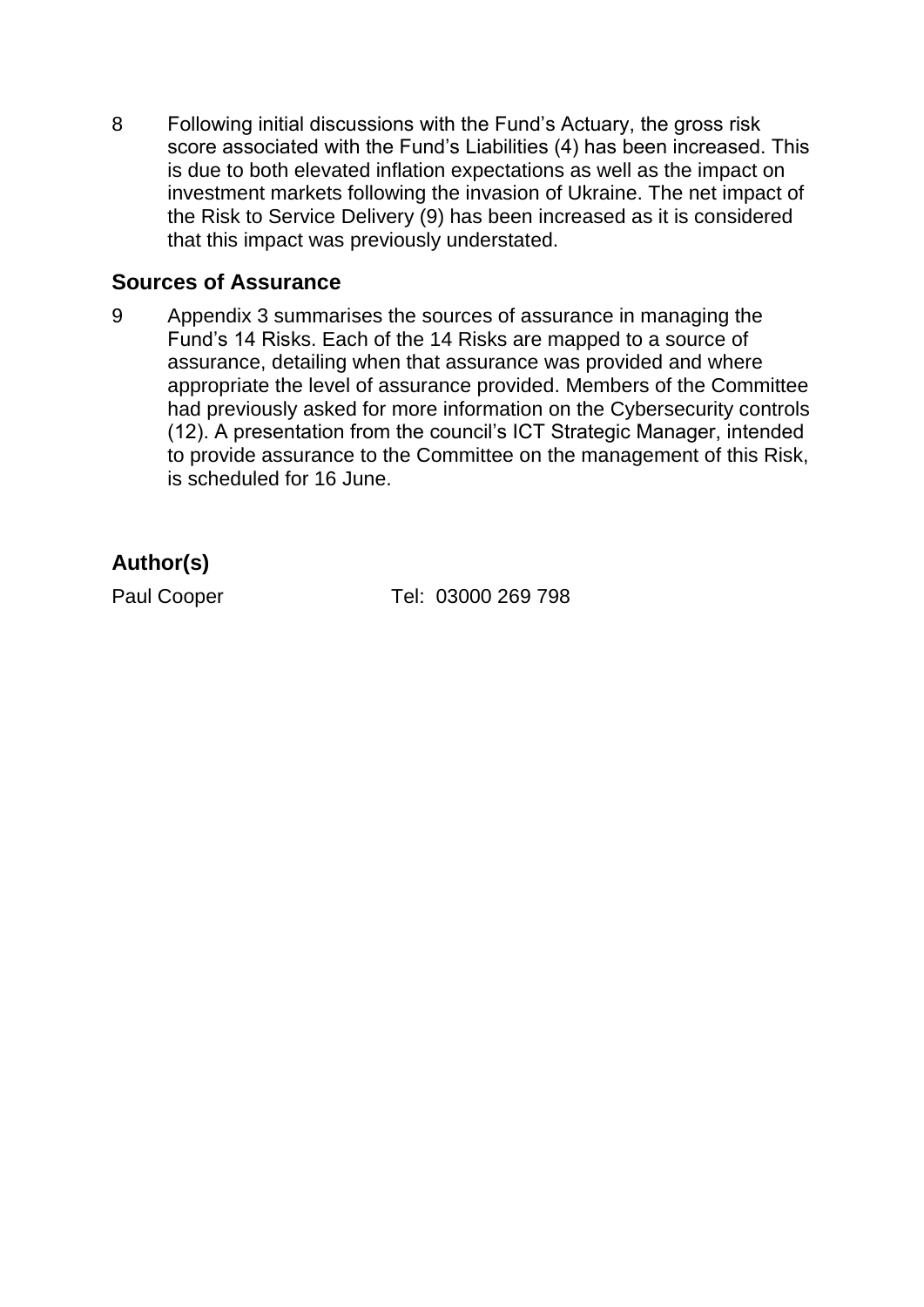## **Appendix 1: Extract from Managing Risk in the LGPS (CIPFA, 2018)**

Effective risk management stands at the heart of sound corporate governance across all organisations and functions and the Local Government Pension Scheme (LGPS) is no exception. Using established risk management techniques, risks can be identified, analysed and managed effectively.

As part of their governance processes funds should be regularly reporting all risks to committee and the local pension board, embedding a robust risk management approach and processes which link to all key strategic documents as well as recording risks and progress on an active risk register. Effective risk management will lead to substantial financial and non-financial benefits and should be an integral part of both committee and local pension board meetings. The need for effective risk management is reflected throughout LGPS regulation and guidance, including:

- Regulation 7 of the LGPS (Management and Investment of Funds) Regulations 2016.
- The Pensions Regulator's Code of Practice 14, which includes a section on internal controls and managing risks.
- The CIPFA Publication Delivering Good Governance in Local Government: Framework (2016 Edition).
- Statutory guidance under Regulation 58 of the LGPS Regulations 2013.
- Preparing and Maintaining a Funding Strategy Statement in the LGPS, 2016 Edition.
- CIPFA's guidance on Investment Pooling and Governance Principles, published in 2016.

Overall responsibility for risk management falls to the body with delegated responsibility for managing the fund, and the legal requirements relating to internal controls apply equally where schemes outsource services connected with the running of the scheme. However, the local pension board and officers advising the committee and assisting in the running of the fund should also have a role in relation to risk management.

The Pensions Regulator's Code of Practice 14 states that scheme managers must establish and operate internal controls. The risk management process should use a risk-based approach and ensure that sufficient time and attention is spent in:

- identifying, evaluating and managing risks
- developing and monitoring appropriate controls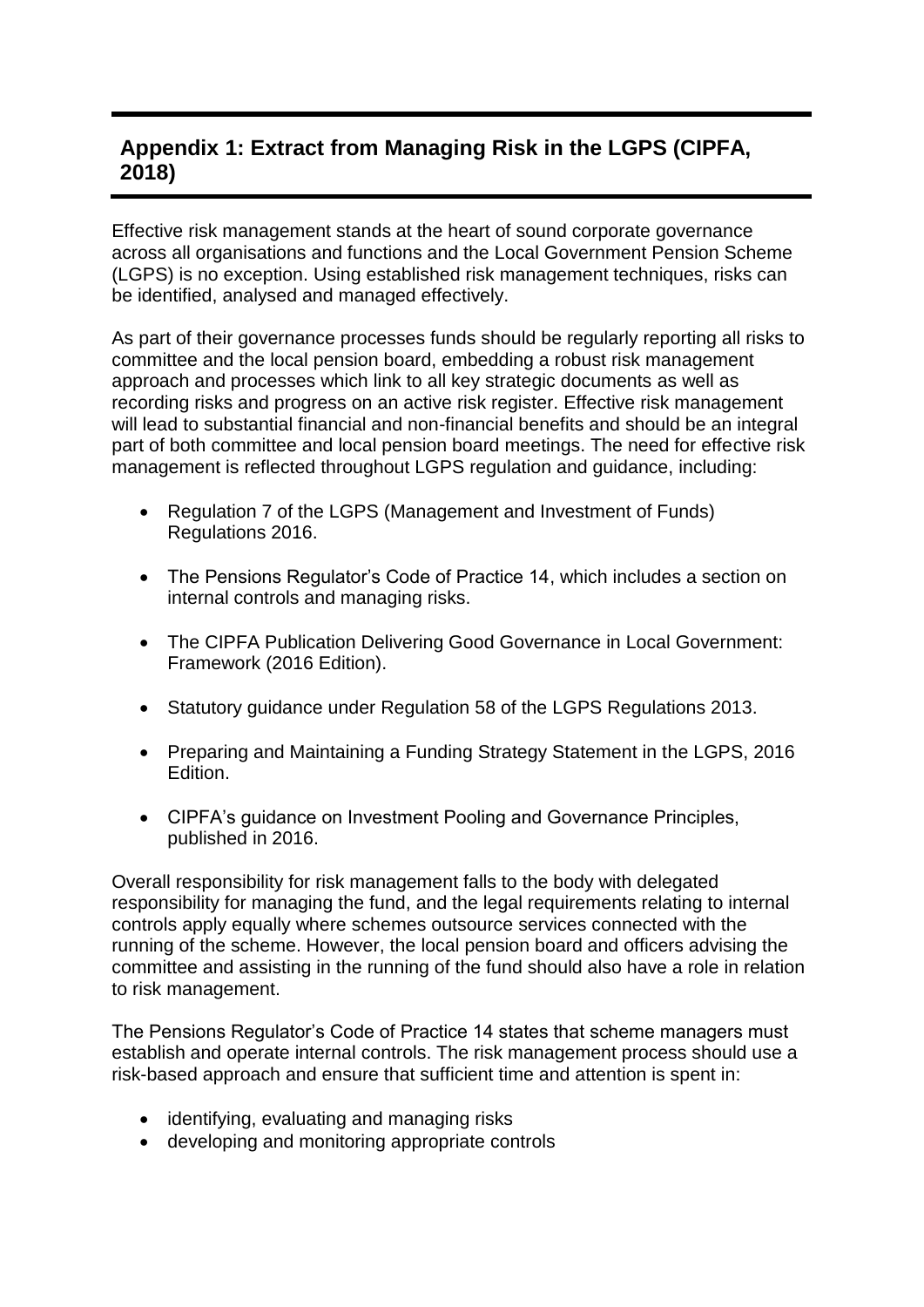## **Appendix 2: Pension Fund Risk Register**

The table below profiles the pension fund risks by net risk evaluation. The full risk register is shown in the subsequent pages of this appendix.

| <b>Net Impact</b>              |                                   |                                                                                                          |                                              |                                |                                                    |
|--------------------------------|-----------------------------------|----------------------------------------------------------------------------------------------------------|----------------------------------------------|--------------------------------|----------------------------------------------------|
| <b>Critical</b><br>Over £15m   | 2 Counterparty                    | 1 Assets<br>3 Environmental,<br>Social,<br><b>Governance</b><br><b>4 Liabilities</b><br><b>8 Pooling</b> |                                              |                                |                                                    |
| Major<br>£5m - £15m            |                                   |                                                                                                          |                                              |                                |                                                    |
| <b>Moderate</b><br>$£1m - £5m$ | 11 Data Breach<br><b>13 Fraud</b> | <b>5 Employers</b><br><b>12 Cyberattack</b>                                                              |                                              |                                |                                                    |
| <b>Minor</b><br>$£0.5m - £1m$  |                                   | <b>14 Non-</b><br>compliance<br>9 ICT Failure                                                            | <b>7 Resources</b><br><b>10 Data Quality</b> |                                |                                                    |
| Insignificant<br>£0.5m         |                                   |                                                                                                          | <b>6 Administration</b>                      |                                |                                                    |
| <b>Net</b><br>Likelihood       | Remote<br>over 5 years            | <b>Unlikely</b><br>every 3-5 years                                                                       | <b>Possible</b><br>every 1-3 years           | <b>Probable</b><br>once a year | <b>Highly Probable</b><br>more than once a<br>year |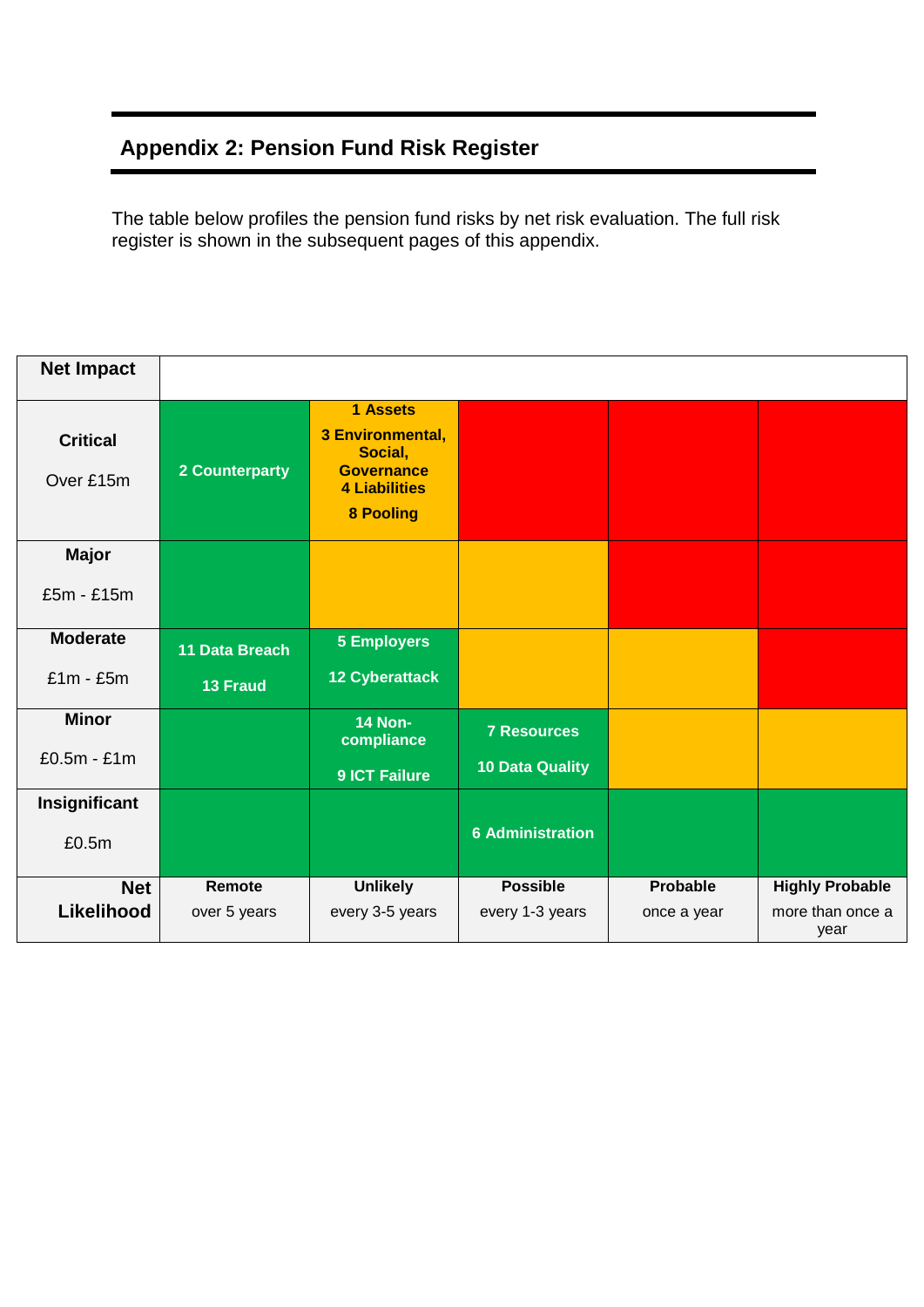| <b>Ref</b>   | <b>Risk</b>                                                                                                                                                                                                          | <b>Potential</b><br><b>Impact</b> | <b>Gross</b><br><b>Impact</b><br><b>Score</b> | <b>Likelihood</b> | <b>Gross</b><br><b>Risk</b><br><b>Score</b> | <b>Mitigating controls</b>                                                                                                                                                                                                                                                                                                                                                                                                                                                                                                                                                                                                                                                                                                                                                                                                                                                                                                                                                                                                                                                                                                                  | <b>Net Impact</b><br><b>Score</b> | <b>Net</b><br><b>Likelihood</b> | <b>Net Risk</b><br><b>Score</b> |
|--------------|----------------------------------------------------------------------------------------------------------------------------------------------------------------------------------------------------------------------|-----------------------------------|-----------------------------------------------|-------------------|---------------------------------------------|---------------------------------------------------------------------------------------------------------------------------------------------------------------------------------------------------------------------------------------------------------------------------------------------------------------------------------------------------------------------------------------------------------------------------------------------------------------------------------------------------------------------------------------------------------------------------------------------------------------------------------------------------------------------------------------------------------------------------------------------------------------------------------------------------------------------------------------------------------------------------------------------------------------------------------------------------------------------------------------------------------------------------------------------------------------------------------------------------------------------------------------------|-----------------------------------|---------------------------------|---------------------------------|
| $\mathbf{1}$ | The pension fund<br>assets may fail to grow<br>in line with the<br>developing cost of<br>pension fund liabilities,<br>leading to an adverse<br>financial impact on the<br>pension fund (Asset &<br>Investment Risk). | Financial                         | 5                                             | 5                 | 25                                          | <b>Investment Strategy Statement</b><br>(ISS) Approach to Risk.<br>2. ISS Counterparty Risk Acceptability.<br>3.<br>Adoption of Myners Principles of<br>Investment Decision Making and<br>Disclosure.<br>4. Local Pension Board reviews activity<br>of the Pension Committee.<br>5.<br>Professional advice from XYZ.<br>6.<br>Extensive due diligence is to select<br>investment managers.<br>Several investment managers are<br>chosen to spread risk.<br>Diversified allocation of investments.<br>8.<br>9.<br>Significant investment in bonds and<br>alternatives.<br>10. Investment advisor reviews the<br>portfolios of the investment<br>managers on a regular basis.<br>11. Performance monitoring.<br>12. Regular cashflow monitoring.<br>13. Regular monitoring to ensure that<br>funding objectives are achieved.<br>14. Investment Advisors reports to<br>Pension Fund Committee quarterly.<br>15. Quarterly performance figures of the<br>investment managers are reported<br>and challenged at the Pension Fund<br>Committee.<br>16. Investing in assets which produce<br>cashflows or withdrawing cash from<br>fund managers. | 5<br>(Critical)                   | $\overline{2}$<br>(Unlikely)    | 10<br>(Medium)                  |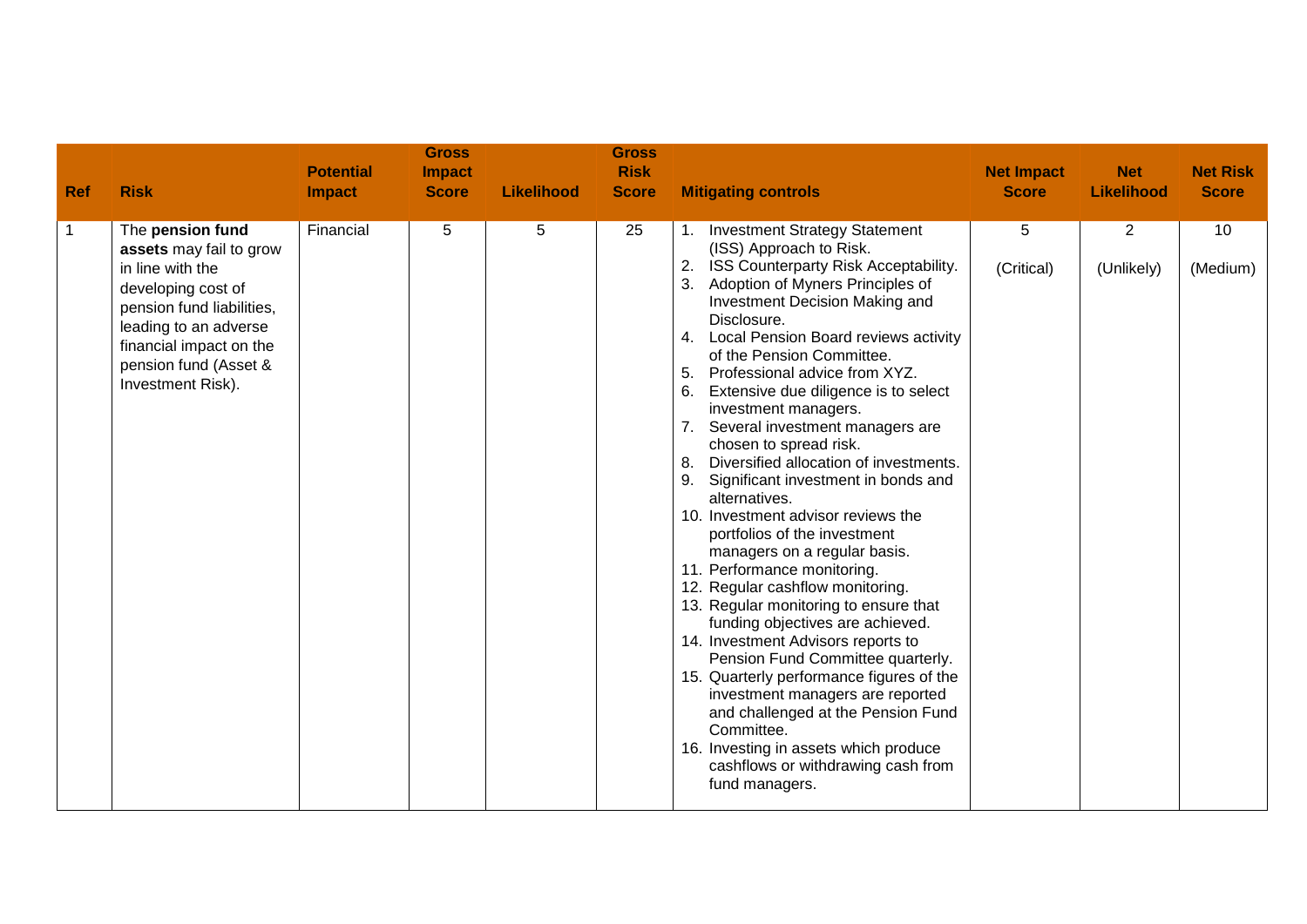| <b>Ref</b> | <b>Risk</b>                                                                                                                                                    | <b>Potential</b><br><b>Impact</b> | <b>Gross</b><br><b>Impact</b><br><b>Score</b> | <b>Likelihood</b> | <b>Gross</b><br><b>Risk</b><br><b>Score</b> | <b>Mitigating controls</b>                                                                                                                                                                                                                                                                                                                                                                                                                                                                                                                                                                                                                                                                                                                                                    | <b>Net Impact</b><br><b>Score</b> | <b>Net</b><br><b>Likelihood</b> | <b>Net Risk</b><br><b>Score</b> |
|------------|----------------------------------------------------------------------------------------------------------------------------------------------------------------|-----------------------------------|-----------------------------------------------|-------------------|---------------------------------------------|-------------------------------------------------------------------------------------------------------------------------------------------------------------------------------------------------------------------------------------------------------------------------------------------------------------------------------------------------------------------------------------------------------------------------------------------------------------------------------------------------------------------------------------------------------------------------------------------------------------------------------------------------------------------------------------------------------------------------------------------------------------------------------|-----------------------------------|---------------------------------|---------------------------------|
| 2          | A counterparty may<br>default in meeting its<br>obligations, leading to<br>an adverse financial<br>impact on the pension<br>fund (Asset &<br>Investment Risk). | Financial                         | 5                                             | 3                 | 15                                          | Spreading of investments across<br>different counter parties reduces risk<br>of defaults being material.<br>Investments made through Treasury<br>Management (TM) Team are done<br>in line with TM strategy and policy.<br>Due diligence before appointing<br>3.<br>counterparty.<br>Appointment of pension fund<br>4.<br>custodian.<br>Cash balances are invested in line<br>5.<br>with the Council's Treasury<br>Management Strategy. This sets out<br>the maximum principal sums which<br>can be invested and the maximum<br>time limits which can be placed with<br>each financial institution.<br>The TM team reviews and monitors<br>6.<br>the Council's TM Strategy and<br>updates counterparties in line with<br>information supplied by the<br>Council's TM Advisers. | 5<br>(Critical)                   | (Remote)                        | 5<br>(Low)                      |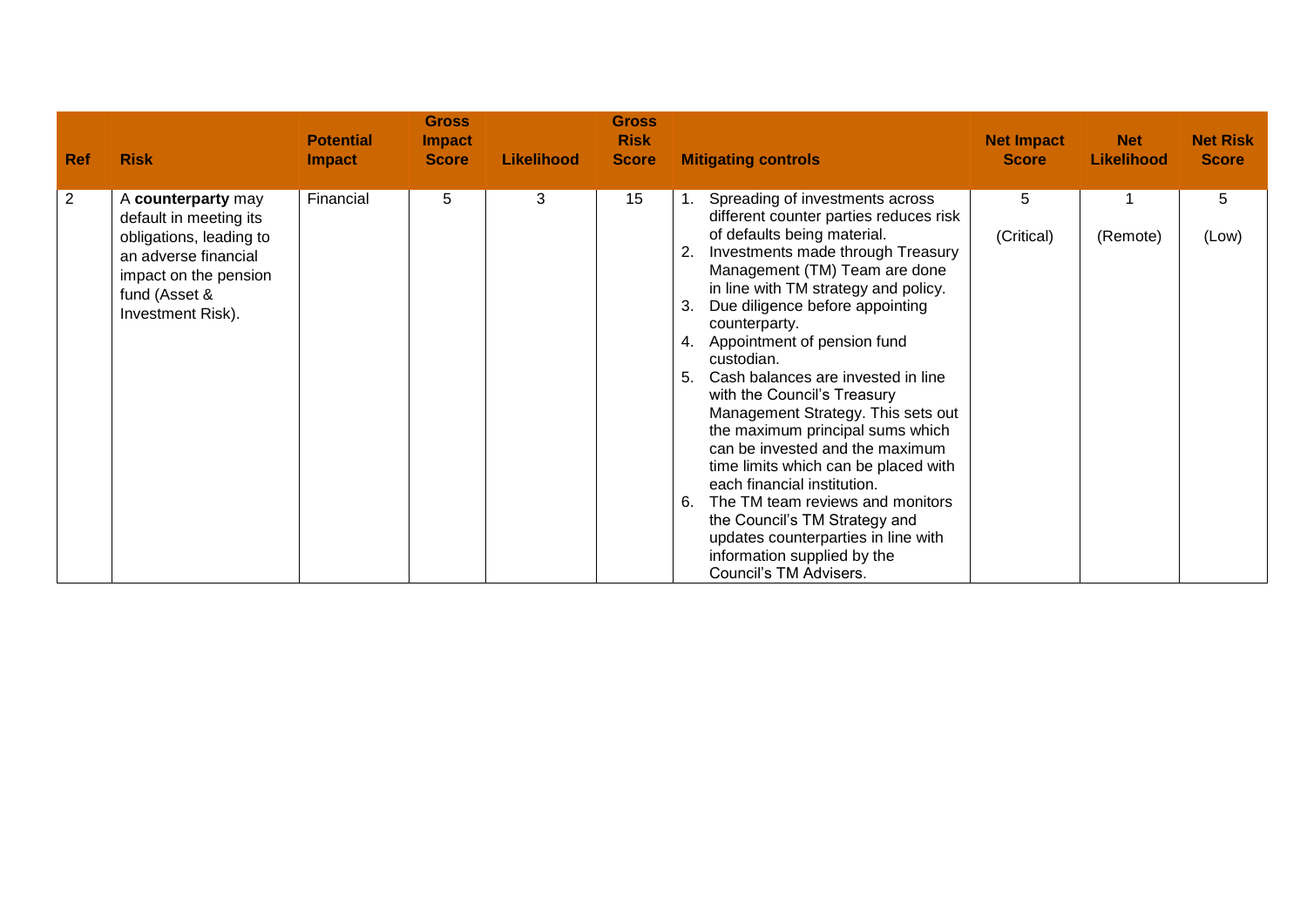| <b>Ref</b> | <b>Risk</b>                                                                                                                                                                                                  | <b>Potential</b><br><b>Impact</b> | <b>Gross</b><br><b>Impact</b><br><b>Score</b> | <b>Likelihood</b> | <b>Gross</b><br><b>Risk</b><br><b>Score</b> | <b>Mitigating controls</b>                                                                                                                                                                                                                                                                                                                                                                                                                                                                                                                                          | <b>Net Impact</b><br><b>Score</b> | <b>Net</b><br><b>Likelihood</b> | <b>Net Risk</b><br><b>Score</b> |
|------------|--------------------------------------------------------------------------------------------------------------------------------------------------------------------------------------------------------------|-----------------------------------|-----------------------------------------------|-------------------|---------------------------------------------|---------------------------------------------------------------------------------------------------------------------------------------------------------------------------------------------------------------------------------------------------------------------------------------------------------------------------------------------------------------------------------------------------------------------------------------------------------------------------------------------------------------------------------------------------------------------|-----------------------------------|---------------------------------|---------------------------------|
| 3          | Inappropriate<br>investment in breach of<br>the Fund's<br>environmental, social<br>or governance<br>principles, leading to<br>reputational damage<br>(Asset & Investment<br>Risk).                           | Financial and<br>reputational     | 5                                             | 4                 | 20                                          | Environmental, Social &<br>Governance Policy through the<br>fund's Investment Strategy<br>Statement.<br>Environmental, Social &<br>2.<br>Governance factors form part of<br>asset manager selection rationale.<br>Reporting from current investment<br>3.<br>managers includes details of voting<br>activity. BCPP Ltd publish voting<br>activity quarterly.<br><b>Responsible Investment Policy</b><br>4.<br>agreed with BCPP Ltd and jointly<br>owned with partner funds.                                                                                         | 5<br>(Critical)                   | $\overline{2}$<br>(Possible)    | 10<br>(Medium)                  |
| 4          | Risk that the amount of<br>money needed to meet<br>the fund's liabilities<br>turns out to be greater<br>than expected, leading<br>to an adverse financial<br>impact on the pension<br>fund (Liability Risk). | Financial                         | 5                                             | 4                 | 20                                          | Investment in a range of assets.<br>2.<br>Inflation linked income, subject to a<br>tolerable level of volatility.<br>Actuary takes a long-term view.<br>3.<br>Ongoing liaison with the actuary.<br>4.<br>Regular liaison with affected<br>5.<br>employers.<br>6.<br>Mitigating actions would be taken<br>such as investing in assets which<br>produce cashflows or withdrawing<br>cash from fund managers.<br>Regular cashflow monitoring.<br>Quarterly reporting to Pension Fund<br>8.<br>Committee.<br>Targeting returns in excess of the<br>9.<br>discount rate. | 5<br>(Critical)                   | 2<br>(Unlikely)                 | 10<br>(Medium)                  |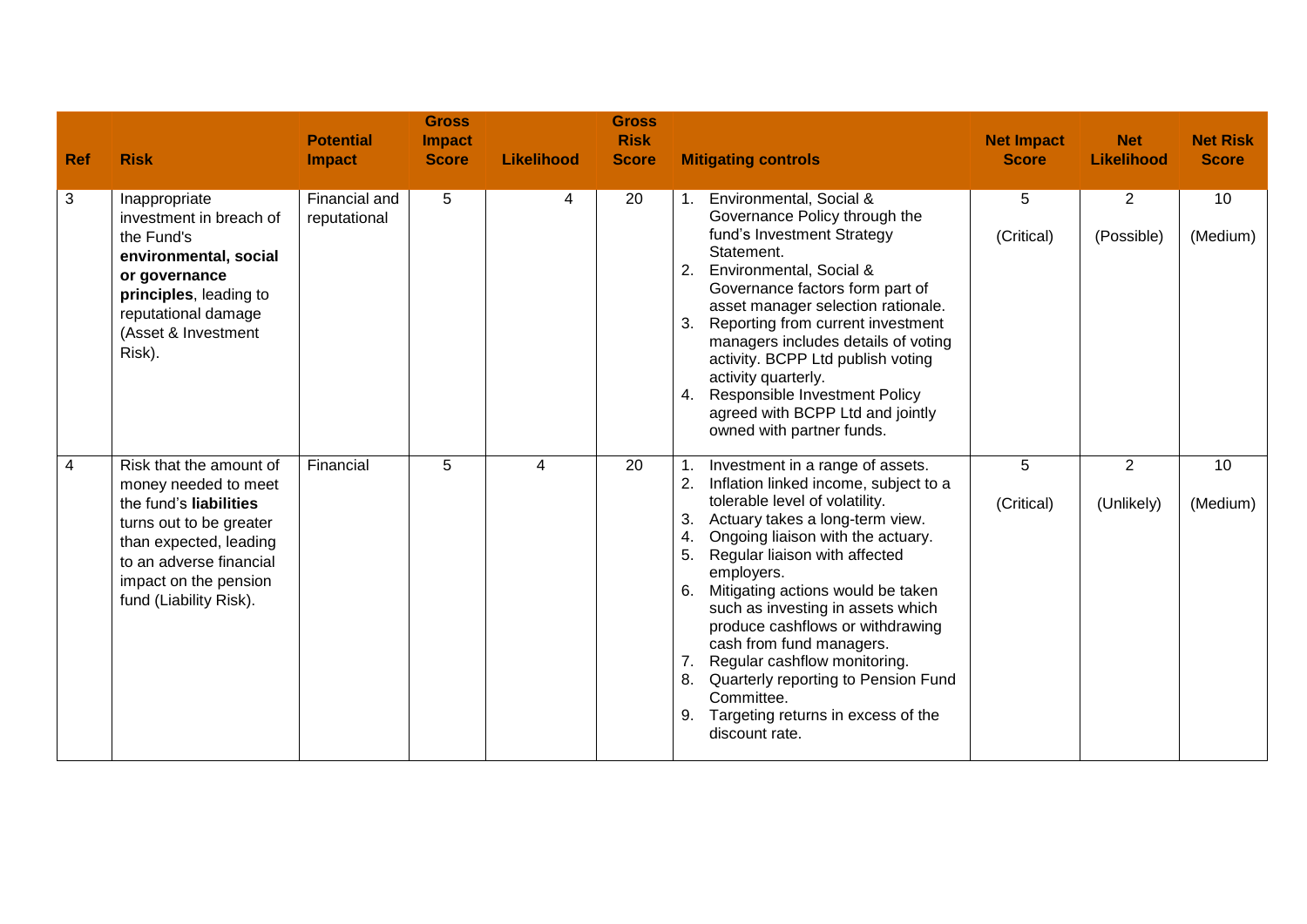| <b>Ref</b> | <b>Risk</b>                                                                                                                                                                                                                     | <b>Potential</b><br>Impact | <b>Gross</b><br><b>Impact</b><br><b>Score</b> | <b>Likelihood</b> | <b>Gross</b><br><b>Risk</b><br><b>Score</b> | <b>Mitigating controls</b>                                                                                                                                                                                                                                                                                                                                                                                                   | <b>Net Impact</b><br><b>Score</b> | <b>Net</b><br><b>Likelihood</b> | <b>Net Risk</b><br><b>Score</b> |
|------------|---------------------------------------------------------------------------------------------------------------------------------------------------------------------------------------------------------------------------------|----------------------------|-----------------------------------------------|-------------------|---------------------------------------------|------------------------------------------------------------------------------------------------------------------------------------------------------------------------------------------------------------------------------------------------------------------------------------------------------------------------------------------------------------------------------------------------------------------------------|-----------------------------------|---------------------------------|---------------------------------|
| 5          | Scheme employers<br>may not meet their<br>contribution<br>requirements as they fall<br>due, leading to an<br>adverse financial impact<br>on the pension fund<br>(Employer Risk).                                                | Financial                  | 3                                             | 3                 | 9                                           | Annual returns reconciled to monthly<br>payments.<br>As part of the process for the<br>2.<br>actuary's triennial valuation, bodies<br>have opportunity to discuss funding.<br>Use of bonds and guarantees.<br>3.<br>The Fund considers admittance of<br>4.<br>admitted bodies, following process<br>to manage risk of each admission.<br>Actuary calculation of the bond<br>5.<br>options (with DCC making final<br>choice). | 3<br>(Moderate)                   | $\overline{2}$<br>(Unlikely)    | 6<br>(Medium)                   |
| 6          | Scheme employers may<br>fail to administer the<br>scheme efficiently,<br>leading to disruption to<br>the discharge of<br>administering authority<br>functions (Employer<br>Risk).<br>Includes potential data<br>quality issues. | Service<br>delivery        |                                               | 4                 | 4                                           | Clear communication of<br>requirements to scheme employers.<br>Electronic processing offered to all<br>2.<br>employers improving efficiency and<br>ease of administration.<br>As part of the process for the<br>3.<br>actuary's triennial valuation, bodies<br>have opportunity to discuss funding.<br>The Fund considers admittance of<br>4.<br>admitted bodies, following process<br>to manage risk of each admission.     | (Insignificant)                   | 3<br>(Possible)                 | 3<br>(Low)                      |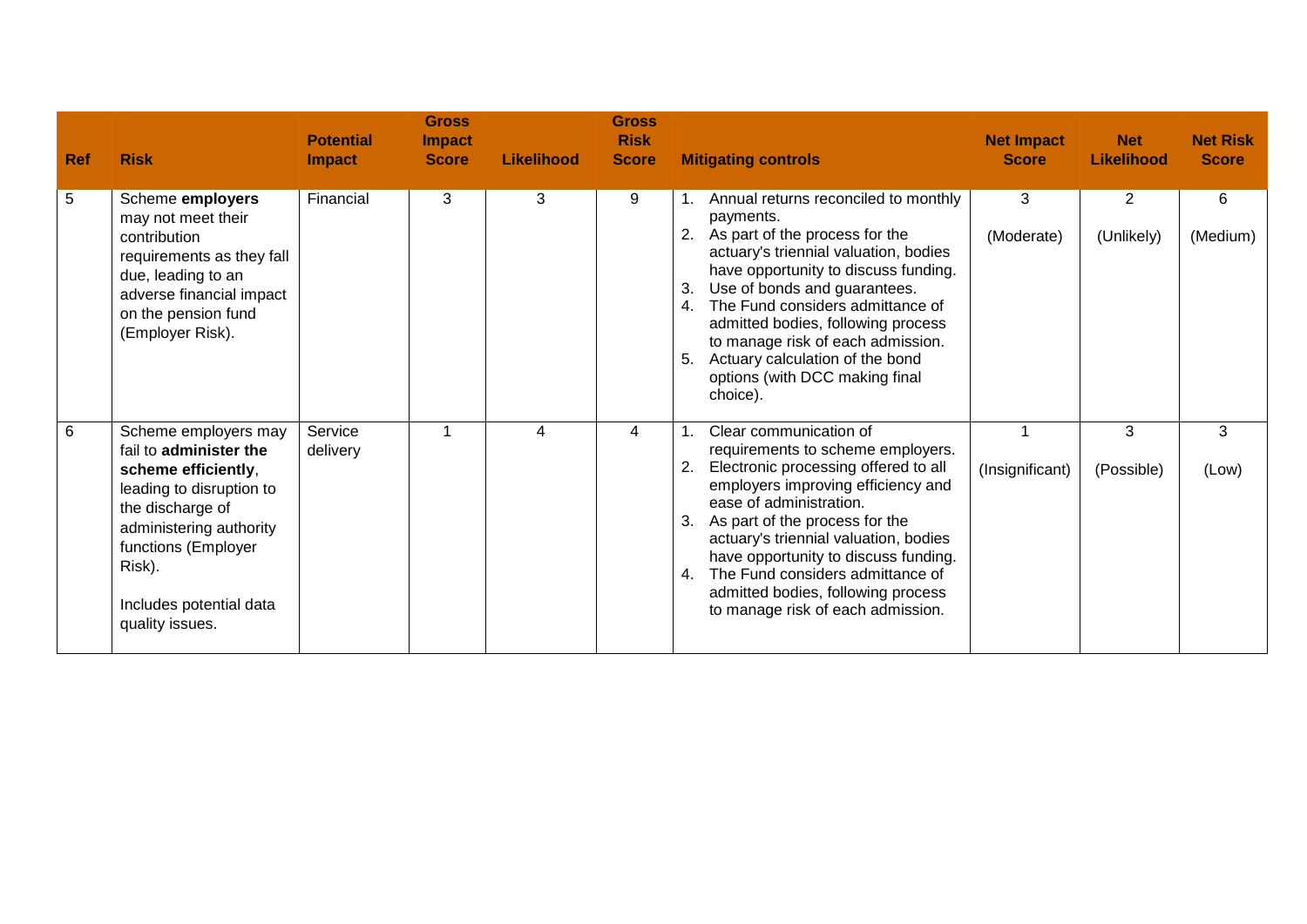| <b>Ref</b> | <b>Risk</b>                                                                                                                                                    | <b>Potential</b><br><b>Impact</b> | <b>Gross</b><br><b>Impact</b><br><b>Score</b> | <b>Likelihood</b> | <b>Gross</b><br><b>Risk</b><br><b>Score</b> | <b>Mitigating controls</b>                                                                                                                                                                                                                                                                                                                                                                                                                                                                                                                                                                                                                                                                                            | <b>Net Impact</b><br><b>Score</b> | <b>Net</b><br><b>Likelihood</b> | <b>Net Risk</b><br><b>Score</b> |
|------------|----------------------------------------------------------------------------------------------------------------------------------------------------------------|-----------------------------------|-----------------------------------------------|-------------------|---------------------------------------------|-----------------------------------------------------------------------------------------------------------------------------------------------------------------------------------------------------------------------------------------------------------------------------------------------------------------------------------------------------------------------------------------------------------------------------------------------------------------------------------------------------------------------------------------------------------------------------------------------------------------------------------------------------------------------------------------------------------------------|-----------------------------------|---------------------------------|---------------------------------|
| 7          | Potential lack of<br>resources / skills,<br>leading to disruption to<br>the discharge of<br>administering authority<br>functions (Resource and<br>Skill Risk). | Service<br>delivery               | $\overline{2}$                                | 3                 | 6                                           | <b>Training for Pension Fund</b><br><b>Committee and Local Pension</b><br>Board.<br>2. Appropriately qualified staff in key<br>roles.<br>Segregation of duties among<br>3.<br>pensions staff.<br>4. Fit for purpose staffing structure in<br>place.<br>Training budget in place.<br>5.                                                                                                                                                                                                                                                                                                                                                                                                                                | 2<br>(Minor)                      | 3<br>(Possible)                 | 6<br>(Low)                      |
| 8          | Risks associated with<br>asset pooling through<br><b>BCPP Ltd</b><br>(Administrative Risk).                                                                    | Financial                         | $\overline{5}$                                | 3                 | 15                                          | BCPP Ltd is a Financial-Conduct-<br>1 <sup>1</sup><br>Authority regulated operator and<br>alternative investment fund<br>manager.<br>Delay transition of assets during set-<br>2.<br>up<br>period, until necessary conditions for<br>investment are met.<br>3. PF Committee consider risks of<br>investment and approve transitions<br>into BCPP Ltd.<br>4. Due diligence on sub-funds in<br>conjunction with investment<br>consultants.<br>Part owners/control - fund<br>5.<br>represented on BCPP Joint<br><b>Committee by Pension Fund</b><br>Committee Chair, statutory officer<br>groups, senior pension officer<br>groups and AGM.<br>Transitions managed by externally<br>6.<br>appointed Transitions Manager. | 5<br>(Critical)                   | $\overline{2}$<br>(Unlikely)    | 10<br>(Medium)                  |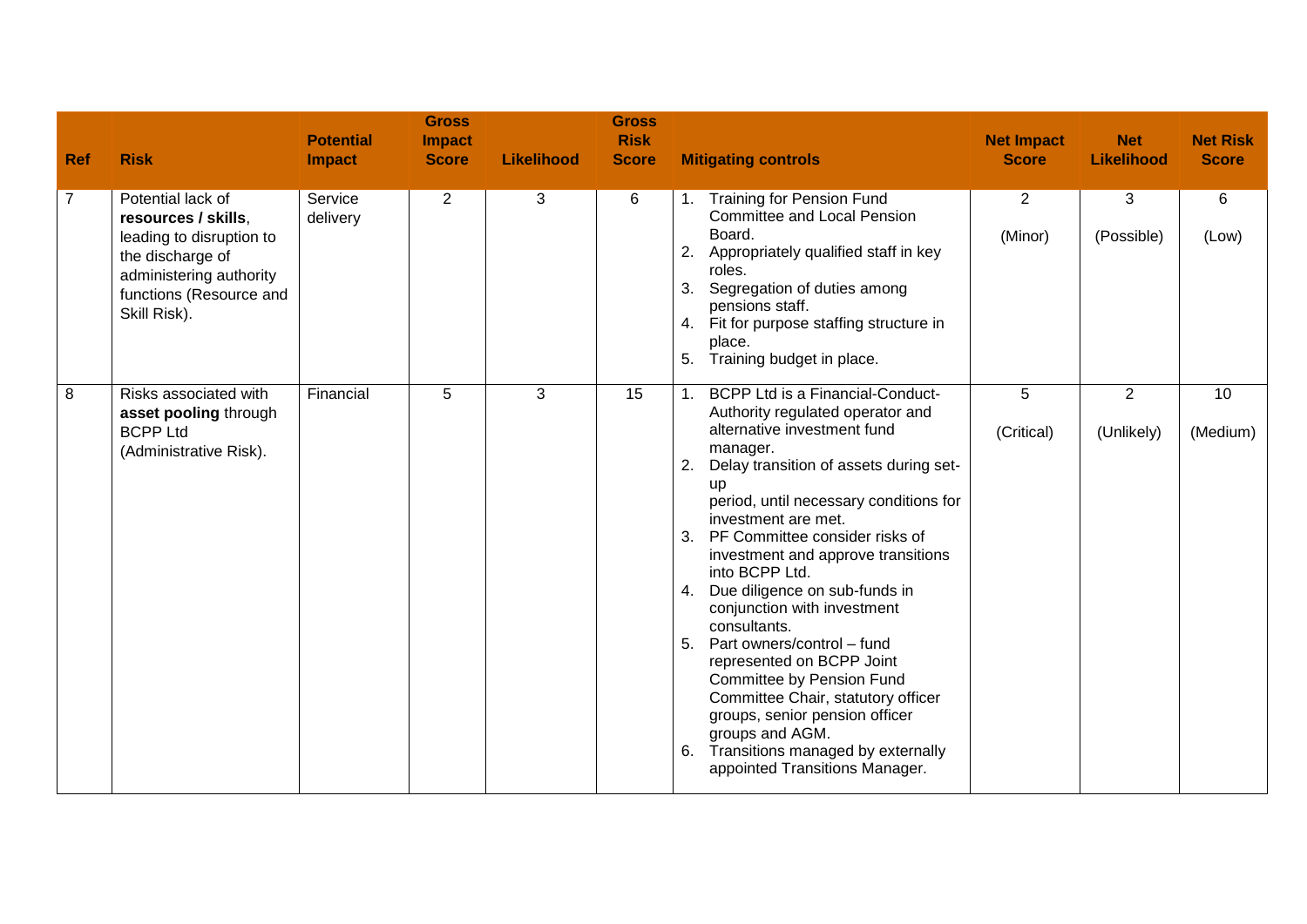| <b>Ref</b> | <b>Risk</b>                                                                                                                                          | <b>Potential</b><br><b>Impact</b> | <b>Gross</b><br><b>Impact</b><br><b>Score</b> | <b>Likelihood</b> | <b>Gross</b><br><b>Risk</b><br><b>Score</b> | <b>Mitigating controls</b>                                                                                                                                                                                                                                                                                                       | <b>Net Impact</b><br><b>Score</b> | <b>Net</b><br><b>Likelihood</b> | <b>Net Risk</b><br><b>Score</b> |
|------------|------------------------------------------------------------------------------------------------------------------------------------------------------|-----------------------------------|-----------------------------------------------|-------------------|---------------------------------------------|----------------------------------------------------------------------------------------------------------------------------------------------------------------------------------------------------------------------------------------------------------------------------------------------------------------------------------|-----------------------------------|---------------------------------|---------------------------------|
| 9          | A serious ICT failure,<br>leading to disruption to<br>the discharge of<br>administering authority<br>functions (Administrative<br>Risk).             | Service<br>delivery               | 4                                             | 4                 | 16                                          | UPM computer database system<br>and ResourceLink system (pension<br>payments) are supported by DCC<br>ICT service for systems security.<br>UPM computer database system<br>2.<br>and ResourceLink system (pension<br>payments) are covered by the<br>Resources BCP.<br>Back up data centre is in place.<br>3.                    | $\overline{2}$<br>(Insignificant) | 2<br>(Unlikely)                 | 4<br>(Low)                      |
| 10         | Poor standards of data<br>quality, leading to<br>disruption to the<br>discharge of<br>administering authority<br>functions (Administrative<br>Risk). | Service<br>delivery               | 3                                             |                   | 12                                          | Actuary gets annual reports and<br>checks the figures against these.<br>Collection of member data through<br>automated monthly process for large<br>employers.<br>Internal checking and validation<br>3.<br>procedures.<br>Checking and validation by the<br>4.<br>Actuary.<br>Annual data quality report to<br>5.<br>regulator. | $\overline{2}$<br>(Minor)         | 3<br>(Possible)                 | 6<br>(Low)                      |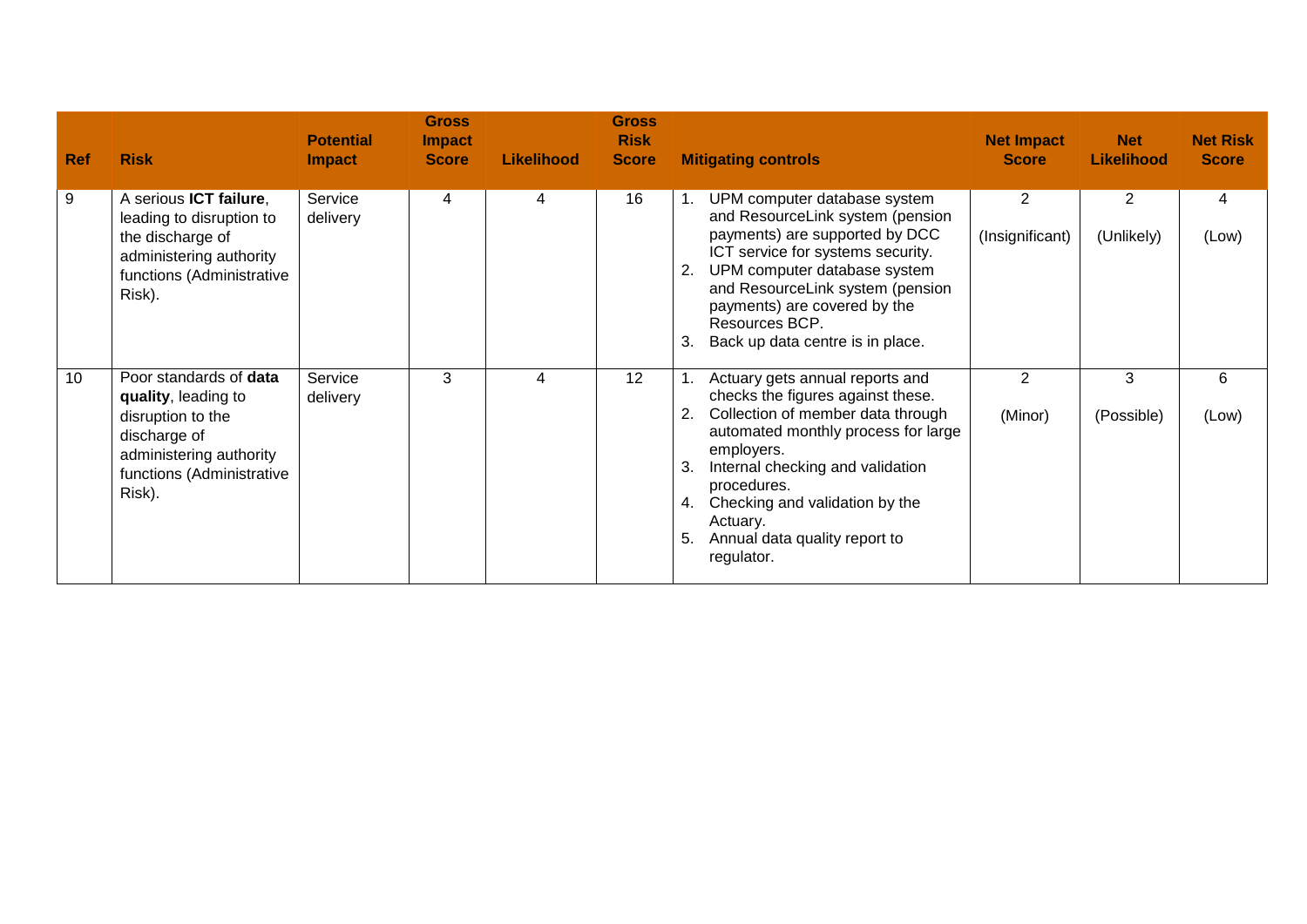| <b>Ref</b> | <b>Risk</b>                                                                                                                                                                                                                                                          | <b>Potential</b><br><b>Impact</b> | <b>Gross</b><br><b>Impact</b><br><b>Score</b> | <b>Likelihood</b> | <b>Gross</b><br><b>Risk</b><br><b>Score</b> | <b>Mitigating controls</b>                                                                                                                                                                                                                                                                                                                                                                                                                                                                                                                                                                                                                                                        | <b>Net Impact</b><br><b>Score</b> | <b>Net</b><br><b>Likelihood</b> | <b>Net Risk</b><br><b>Score</b> |
|------------|----------------------------------------------------------------------------------------------------------------------------------------------------------------------------------------------------------------------------------------------------------------------|-----------------------------------|-----------------------------------------------|-------------------|---------------------------------------------|-----------------------------------------------------------------------------------------------------------------------------------------------------------------------------------------------------------------------------------------------------------------------------------------------------------------------------------------------------------------------------------------------------------------------------------------------------------------------------------------------------------------------------------------------------------------------------------------------------------------------------------------------------------------------------------|-----------------------------------|---------------------------------|---------------------------------|
| 11         | Serious breach of law<br>regarding management<br>of data/information,<br>including an<br>unauthorised release<br>requiring notification to<br>ICO, leading to<br>disruption to the<br>discharge of<br>administering authority<br>functions (Administrative<br>Risk). | Service<br>delivery               | 3                                             | 5                 | 15                                          | <b>Corporate Information Governance</b><br>Group oversees policies,<br>procedures & activities.<br>Comprehensive training to officers<br>2.<br>and members.<br>Data breach procedure in place.<br>3.<br>Formal appointment of Senior<br>4.<br>Information Risk Owner to provide<br>senior authority on information<br>governance.<br>Assurance obtained from third party<br>5.<br>suppliers & contractors on<br>compliance with relevant legislation.<br>Data Protection Officer appointed as<br>6.<br>required by the GDPR legislation.<br>7. Access levels in system set up for<br>individual<br>users.<br>Secure data exchange for<br>8.<br>transmission of data with actuary. | 3<br>(Moderate)                   | (Remote)                        | 3<br>(Low)                      |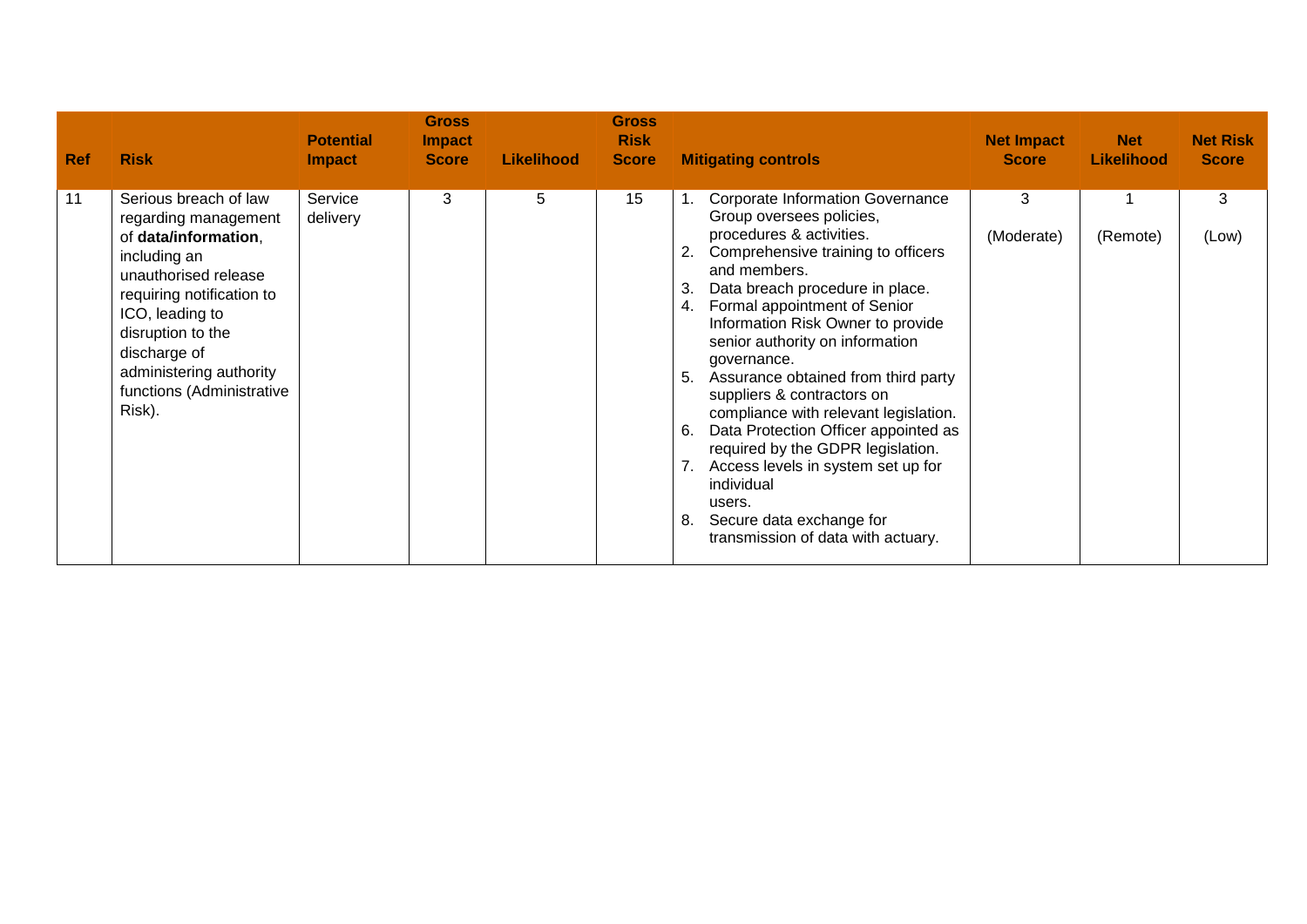| <b>Ref</b> | <b>Risk</b>                                                                                                                                    | <b>Potential</b><br><b>Impact</b> | <b>Gross</b><br><b>Impact</b><br><b>Score</b> | <b>Likelihood</b> | <b>Gross</b><br><b>Risk</b><br><b>Score</b> | <b>Mitigating controls</b>                                                                                                                                                                                                                                                                                                                                                                                                                                                                                                                                                                                                                                                                                                                                               | <b>Net Impact</b><br><b>Score</b> | <b>Net</b><br><b>Likelihood</b> | <b>Net Risk</b><br><b>Score</b> |
|------------|------------------------------------------------------------------------------------------------------------------------------------------------|-----------------------------------|-----------------------------------------------|-------------------|---------------------------------------------|--------------------------------------------------------------------------------------------------------------------------------------------------------------------------------------------------------------------------------------------------------------------------------------------------------------------------------------------------------------------------------------------------------------------------------------------------------------------------------------------------------------------------------------------------------------------------------------------------------------------------------------------------------------------------------------------------------------------------------------------------------------------------|-----------------------------------|---------------------------------|---------------------------------|
| 12         | A successful<br>cyberattack, leading to<br>disruption to the<br>discharge of<br>administering authority<br>functions (Administrative<br>Risk). | Service<br>delivery               | 3                                             | 5                 | 15                                          | The LGPS application is hosted on<br>premise at the Council's Data<br>Centre and is covered by corporate<br>cyber security measures.<br>Strategic co-ordination of IT-<br>2.<br>business continuity incident<br>management ensures clear system<br>recovery priorities and staff<br>redeployment.<br>User awareness of social<br>3.<br>engineering and telephone-based<br>cybercrime.<br>Staff training and awareness.<br>4.<br>5.<br>Software support agreements in<br>place.<br>6. Anti-Virus, Anti-spam, Spyware<br>software protection in place.<br>Regular Intrusion Detection test.<br>8.<br>Firewalls.<br>Password protection.<br>9.<br>10. Email scanning for known phishing<br>exploits and staged phishing<br>exercises.<br>11. Cyber Security Steering Group. | 3<br>(Minor)                      | $\overline{2}$<br>(Unlikely)    | $\,6$<br>(Low)                  |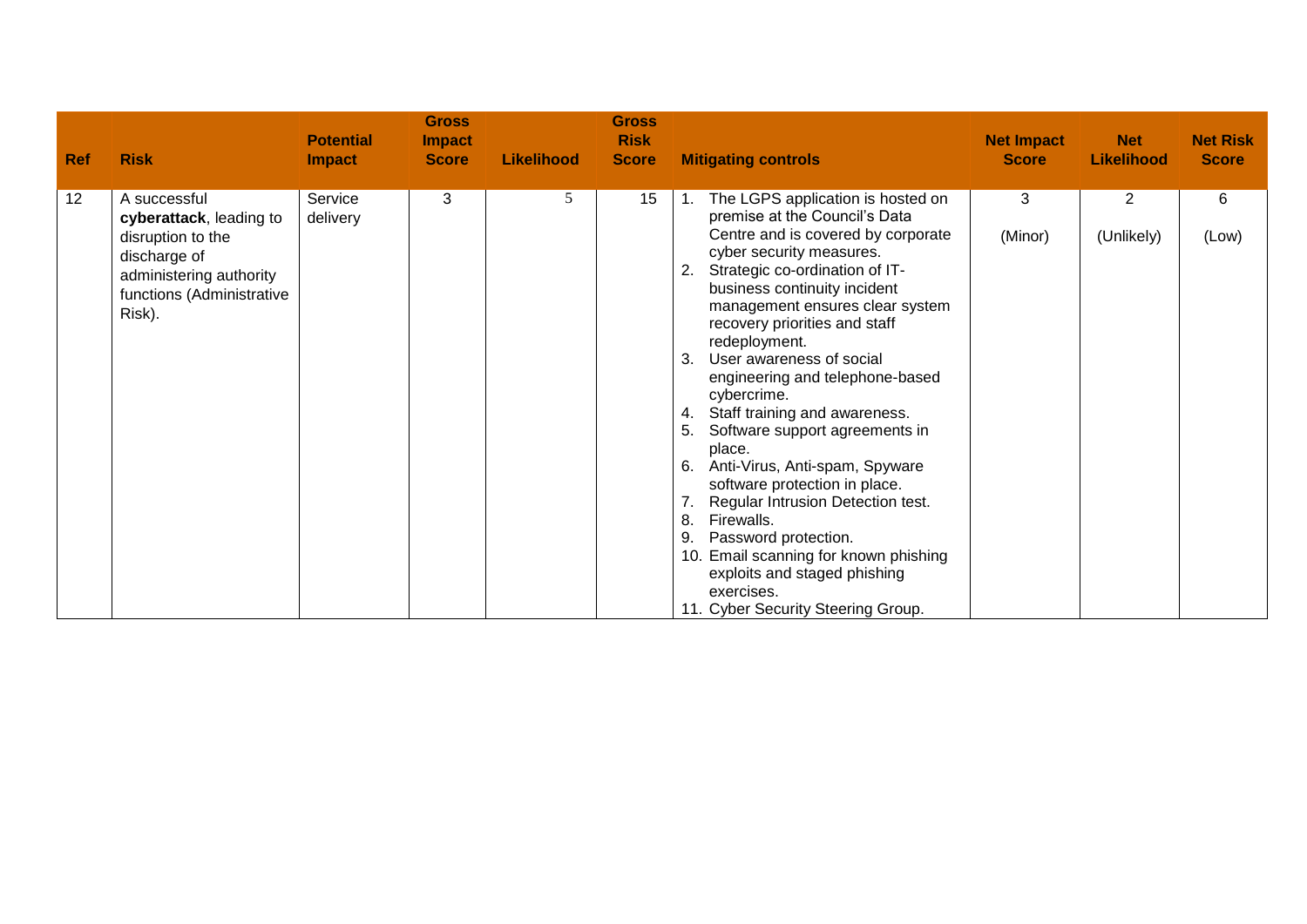| <b>Ref</b> | <b>Risk</b>                                                                                                                                                                                                                 | <b>Potential</b><br><b>Impact</b> | <b>Gross</b><br><b>Impact</b><br><b>Score</b> | <b>Likelihood</b> | <b>Gross</b><br><b>Risk</b><br><b>Score</b> | <b>Mitigating controls</b>                                                                                                                                                                                                                                                                                                                           | <b>Net Impact</b><br><b>Score</b> | <b>Net</b><br><b>Likelihood</b> | <b>Net Risk</b><br><b>Score</b> |
|------------|-----------------------------------------------------------------------------------------------------------------------------------------------------------------------------------------------------------------------------|-----------------------------------|-----------------------------------------------|-------------------|---------------------------------------------|------------------------------------------------------------------------------------------------------------------------------------------------------------------------------------------------------------------------------------------------------------------------------------------------------------------------------------------------------|-----------------------------------|---------------------------------|---------------------------------|
| 13         | Serious incident of<br>fraud /<br>corruption in the<br>administration function,<br>leading to an adverse<br>financial impact on the<br>pension fund<br>(Administrative Risk).                                               | Financial                         | 3                                             | 3                 | 9                                           | Segregation of duties among<br>administering authority staff.<br>Monthly reconciliations.<br>3.<br>Fraud awareness training.<br>Participate in National Fraud<br>4.<br>Initiative data matching exercises.<br>Rigorous checks of supporting<br>5.<br>documentation (e.g., death<br>certificate).<br>Pre-employment checks.<br>6.                     | 3<br>(Moderate)                   | (Remote)                        | 3<br>(Low)                      |
| 14         | Non-compliance with<br>some elements of<br>pensions legislation may<br>result in specific<br>penalties<br>or sanctions, leading to<br>an adverse financial<br>impact on the pension<br>fund (Regulatory and<br>Compliance). | Financial and<br>reputational     | $\overline{2}$                                | 4                 | 8                                           | Participation in regional Pension<br>Officer forums.<br>Subscription to Local Government<br>Association circulars.<br>3.<br>Professional advice taken from the<br>Fund's Actuary and investment<br>consultants, as well as the admin<br>authority's Legal team.<br>Staff training.<br>4.<br>Subscription to providers' legislative<br>5.<br>updates. | $\overline{2}$<br>(Minor)         | $\overline{2}$<br>(Unlikely)    | 4<br>(Low)                      |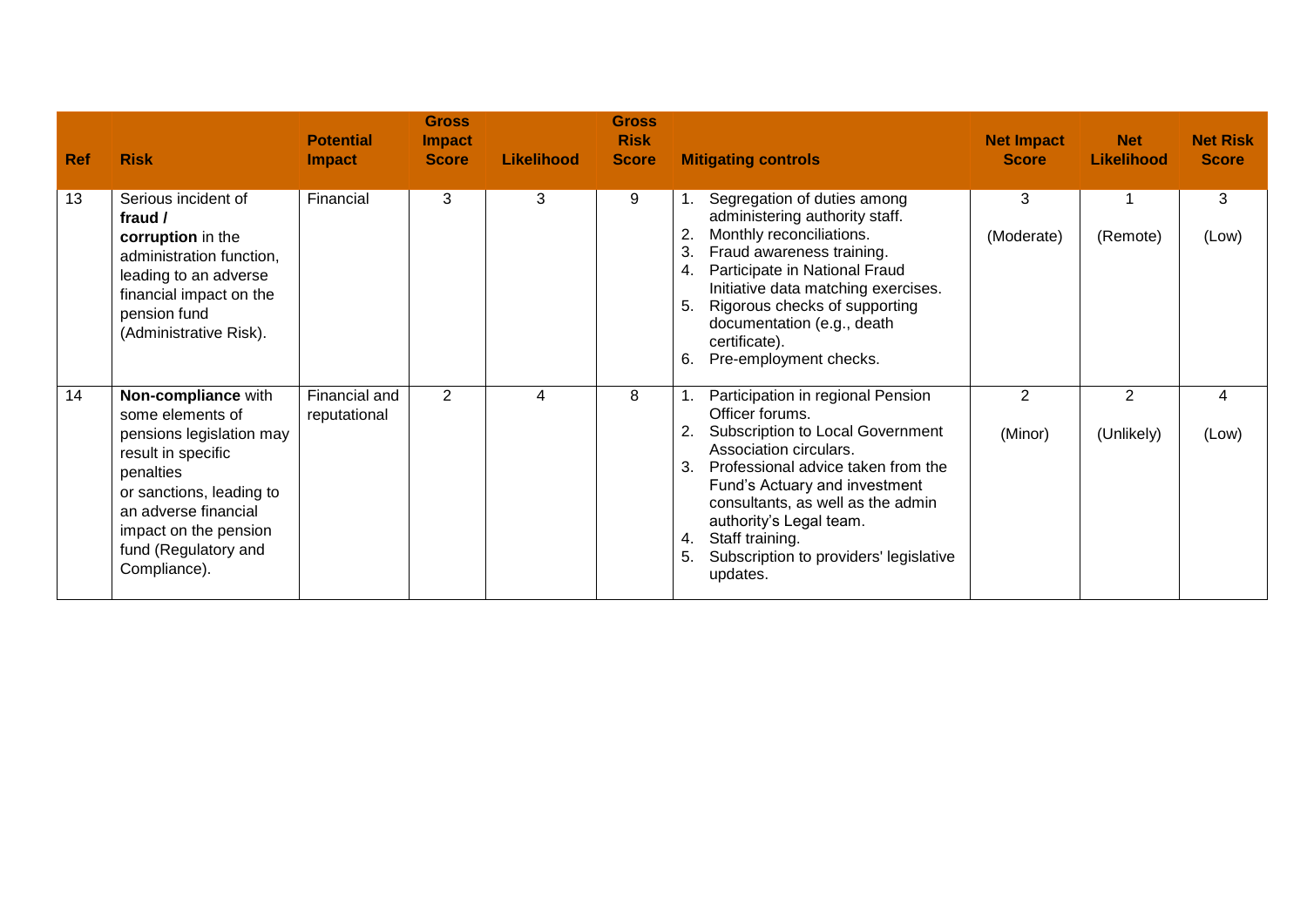# **Appendix 3: Pension Fund Risks – Sources of Assurance**

| $\#$ | <b>Risk</b>                          | <b>Assurance Source</b>                         | <b>Title</b>                                                                  | <b>Last Audit</b><br>reported to<br><b>PFC</b> | <b>Audit</b><br><b>Committee</b> | <b>Assurance</b><br>Level | <b>Note</b>          |
|------|--------------------------------------|-------------------------------------------------|-------------------------------------------------------------------------------|------------------------------------------------|----------------------------------|---------------------------|----------------------|
|      | <b>Pension Fund</b><br><b>Assets</b> | Pension Fund Audit<br>Assurance                 | Investments                                                                   | 2021/22                                        |                                  | Substantial               |                      |
|      |                                      | <b>Pension Fund Audit</b><br>Assurance          | Contributions                                                                 | 2020/21                                        |                                  | Substantial               |                      |
|      |                                      | Pension Fund Audit<br>Assurance                 | Governance Arrangements                                                       | 2020/21                                        |                                  | Substantial               |                      |
|      |                                      | Pension Fund Audit<br>Assurance                 | <b>Bank Reconcilliation</b>                                                   | 2020/21                                        |                                  | Substantial               |                      |
|      |                                      | Pension Fund Audit<br>Assurance                 | Debt Recovery                                                                 | 2018/19                                        |                                  | Substantial               |                      |
|      |                                      | <b>External Monitoring</b>                      | Quarterly Investment Consultant Reporting to<br><b>Pension Fund Committee</b> | Quarterly                                      |                                  | n/a                       |                      |
|      |                                      | <b>External Monitoring</b>                      | Quarterly Independent Advice to Pension Fund<br>Committee                     | Quarterly                                      |                                  | n/a                       |                      |
|      |                                      | <b>External Audit</b>                           | External Audit Report 2020/21                                                 | 2020/21                                        |                                  | n/a                       |                      |
|      |                                      | <b>BCPP AAF</b><br>AAF Type II Assurance Report |                                                                               | 2020/21*                                       |                                  | n/a                       | *provided<br>by BCPP |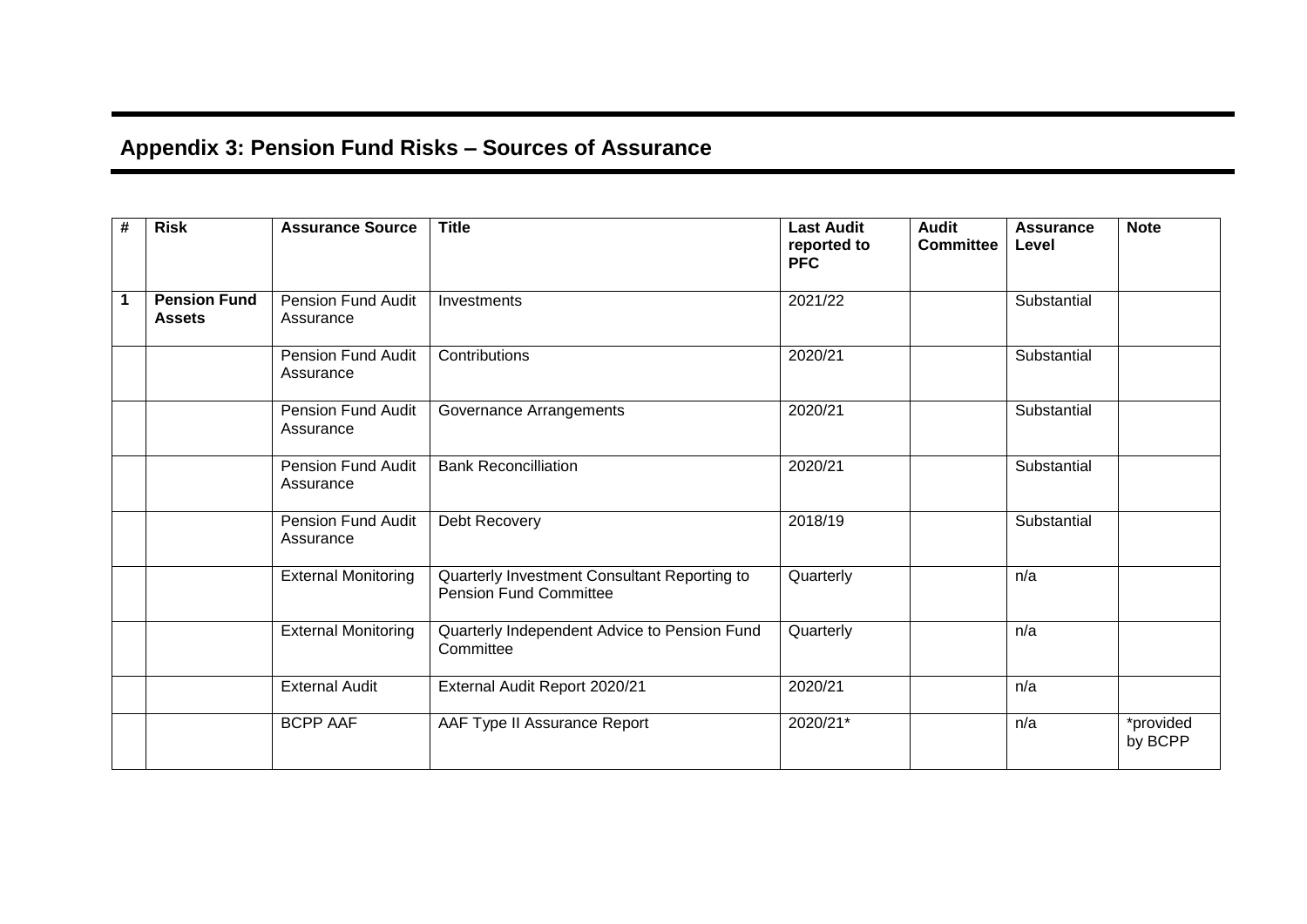| $\mathbf{2}$ | Counterparty       | Pension Fund Audit<br>Assurance        | Investments                                                                   | 2021/22   |         | Substantial |
|--------------|--------------------|----------------------------------------|-------------------------------------------------------------------------------|-----------|---------|-------------|
|              |                    | <b>DCC Corporate</b><br>Controls       | <b>Treasury Management</b>                                                    |           | 2020/21 | Substantial |
| 3            | <b>ESG</b>         | Pension Fund Audit<br>Assurance        | Investments                                                                   | 2021/22   |         | Substantial |
|              |                    | <b>External Monitoring</b>             | Quarterly ESG Reporting to Pension Fund<br>Committee                          | Quarterly |         | n/a         |
|              |                    | <b>BCPP RI Reporting</b>               | Annual RI Report, Annual TCFD Report, UK<br>Stewardship Code Compliance       | 2021/22   |         | n/a         |
| 4            | <b>Liabilities</b> | <b>Valuation Report</b>                | <b>Triennial Valuation</b>                                                    | 2019/20   |         | n/a         |
|              |                    | <b>Annual Report</b>                   | Annual Statement of the Fund Actuary 2020/21                                  | 2020/21   |         | n/a         |
|              |                    | <b>External Monitoring</b>             | Quarterly Investment Consultant Reporting to<br><b>Pension Fund Committee</b> | Quarterly |         | n/a         |
|              |                    | <b>External Monitoring</b>             | Quarterly Independent Advice to Pension Fund<br>Committee                     | Quarterly |         | n/a         |
| 5            | <b>Employers</b>   | <b>Pension Fund Audit</b><br>Assurance | Contributions                                                                 | 2020/21   |         | Substantial |
|              |                    | <b>Pension Fund Audit</b><br>Assurance | Admission Bodies / Funding Risks                                              | 2022/23   |         | Substantial |
| 6            | Administration     | Pension Fund Audit<br>Assurance        | Pensions Payroll                                                              | 2020/21   |         | Substantial |
|              |                    | Pension Fund Audit<br>Assurance        | Transfer In/Out                                                               | 2021/22   |         | Substantial |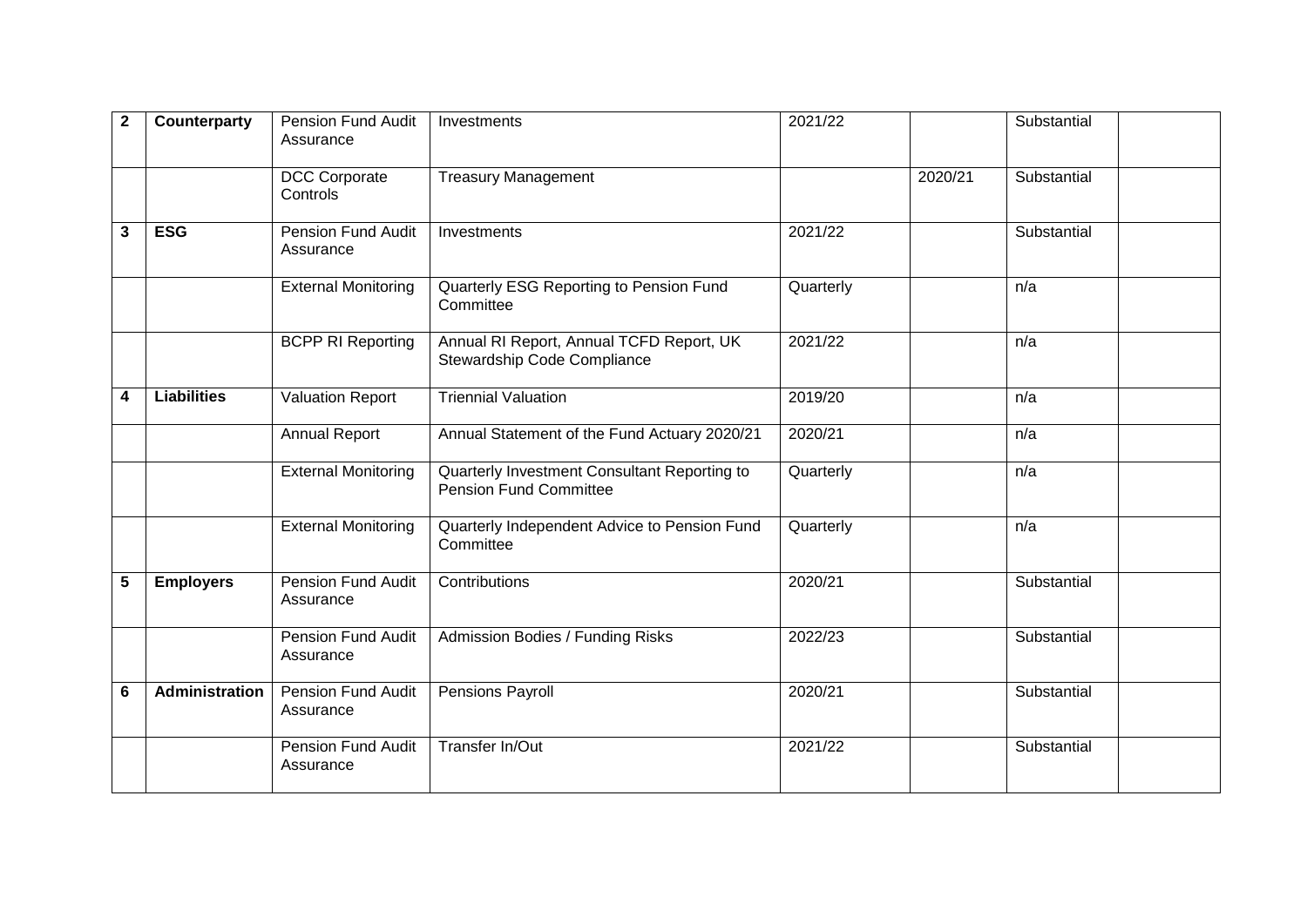|                |               | Pension Fund Audit<br>Assurance             | <b>Additional Voluntary Contributions</b>                               | 2021/22  |         | Substantial |                      |
|----------------|---------------|---------------------------------------------|-------------------------------------------------------------------------|----------|---------|-------------|----------------------|
|                |               | <b>Pension Fund Audit</b><br>Assurance      | <b>Benefit Calculations</b>                                             | 2019/20  |         | Substantial |                      |
|                |               | Pension Fund<br><b>Annual Report</b>        | Governance Compliance Statement                                         | 2020/21  |         | n/a         |                      |
| $\overline{7}$ | <b>Skills</b> | <b>Pension Fund</b><br><b>Annual Report</b> | Governance Compliance Statement                                         | 2020/21  |         | n/a         |                      |
| 8              | Pooling       | Pension Fund Audit<br>Assurance             | Investments                                                             | 2021/22  |         | Substantial |                      |
|                |               | Pension Fund Audit<br>Assurance             | Governance Arrangements                                                 | 2020/21  |         | Substantial |                      |
|                |               | <b>BCPP AAF</b>                             | AAF Type II Assurance Report                                            | 2020/21* |         | n/a         | *provided<br>by BCPP |
| 9              | <b>ICT</b>    | Pension Fund Audit<br>Assurance             | Pension System ICT Controls, Data Quality and<br>Performance            | 2019/20  |         | Moderate*   | *current<br>review   |
|                |               | <b>DCC Corporate</b><br>Controls            | <b>Corporate Controls Presented to PF Committee</b><br><b>June 2022</b> | 2022/23  |         | n/a         |                      |
|                |               | <b>DCC Corporate</b><br>Controls            | <b>Windows Operating System</b>                                         |          | 2017/18 | Substantial |                      |
|                |               | <b>DCC Corporate</b><br>Controls            | <b>Backup Arrangements</b>                                              |          | 2021/22 | Moderate    |                      |
|                |               | <b>DCC Corporate</b><br>Controls            | Mobile Computing (Follow Up)                                            |          | 2018/19 | n/a         |                      |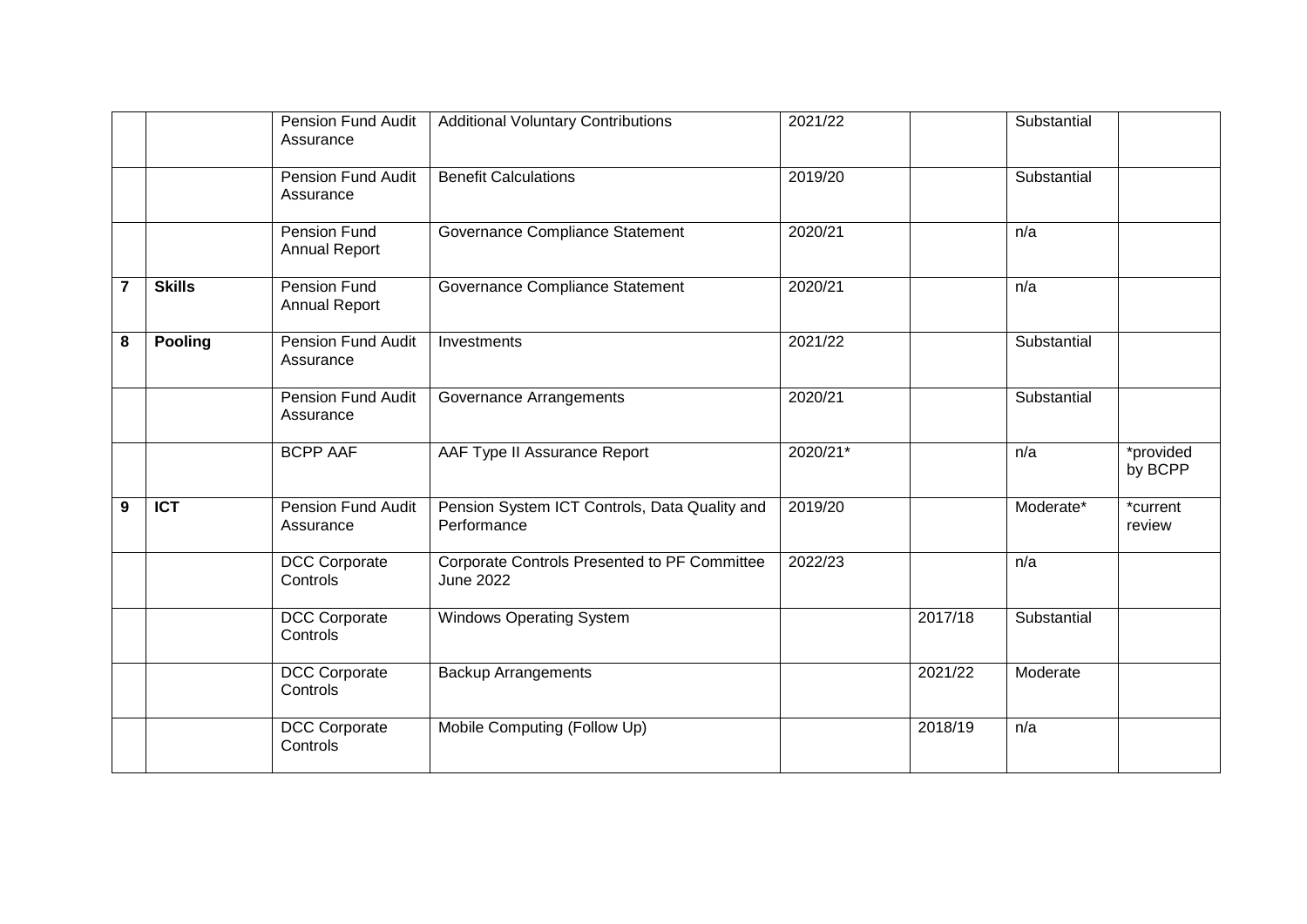|                 |                     | <b>DCC Corporate</b><br>Controls       | <b>Business Continuity for ICT</b>                                      |          | 2018/19 | Moderate    |                             |
|-----------------|---------------------|----------------------------------------|-------------------------------------------------------------------------|----------|---------|-------------|-----------------------------|
|                 |                     | <b>DCC Corporate</b><br>Controls       | Incident Management                                                     |          | 2019/20 | Substantial |                             |
|                 |                     | <b>DCC Corporate</b><br>Controls       | <b>Vulnerability Management (Advice)</b>                                |          | 2021/2  | n/a         |                             |
| 10              | <b>Data Quality</b> | Pension Fund Audit<br>Assurance        | Pension System ICT Controls, Data Quality and<br>Performance            | 2019/21  |         | Moderate*   | *current<br>review          |
| 11              | Data Breach         | Pension Fund Audit<br>Assurance        | Pension System ICT Controls, Data Quality and<br>Performance            | 2019/21  |         | Moderate*   | *current<br>review          |
|                 |                     | Pension Fund Audit<br>Assurance        | <b>Compliance With Breach Policy</b>                                    | deferred |         | $n/a^*$     | *part of<br>2022/23<br>plan |
|                 |                     | <b>DCC Corporate</b><br>Controls       | <b>Corporate Controls Presented to PF Committee</b><br><b>June 2022</b> | 2022/23  |         | n/a         |                             |
| 12 <sub>2</sub> | Cyber               | <b>Pension Fund Audit</b><br>Assurance | Pension System ICT Controls, Data Quality and<br>Performance            | 2019/23  |         | Moderate*   | *current<br>review          |
|                 |                     | <b>DCC Corporate</b><br>Controls       | Corporate Controls Presented to PF Committee<br><b>June 2022</b>        | 2022/23  |         | n/a         |                             |
|                 |                     | <b>DCC Corporate</b><br>Controls       | <b>Windows Operating System</b>                                         |          | 2017/18 | Substantial |                             |
|                 |                     | <b>DCC Corporate</b><br>Controls       | <b>Backup Arrangements</b>                                              |          | 2021/22 | Moderate    |                             |
|                 |                     | <b>DCC Corporate</b><br>Controls       | Mobile Computing (Follow Up)                                            |          | 2018/19 | n/a         |                             |